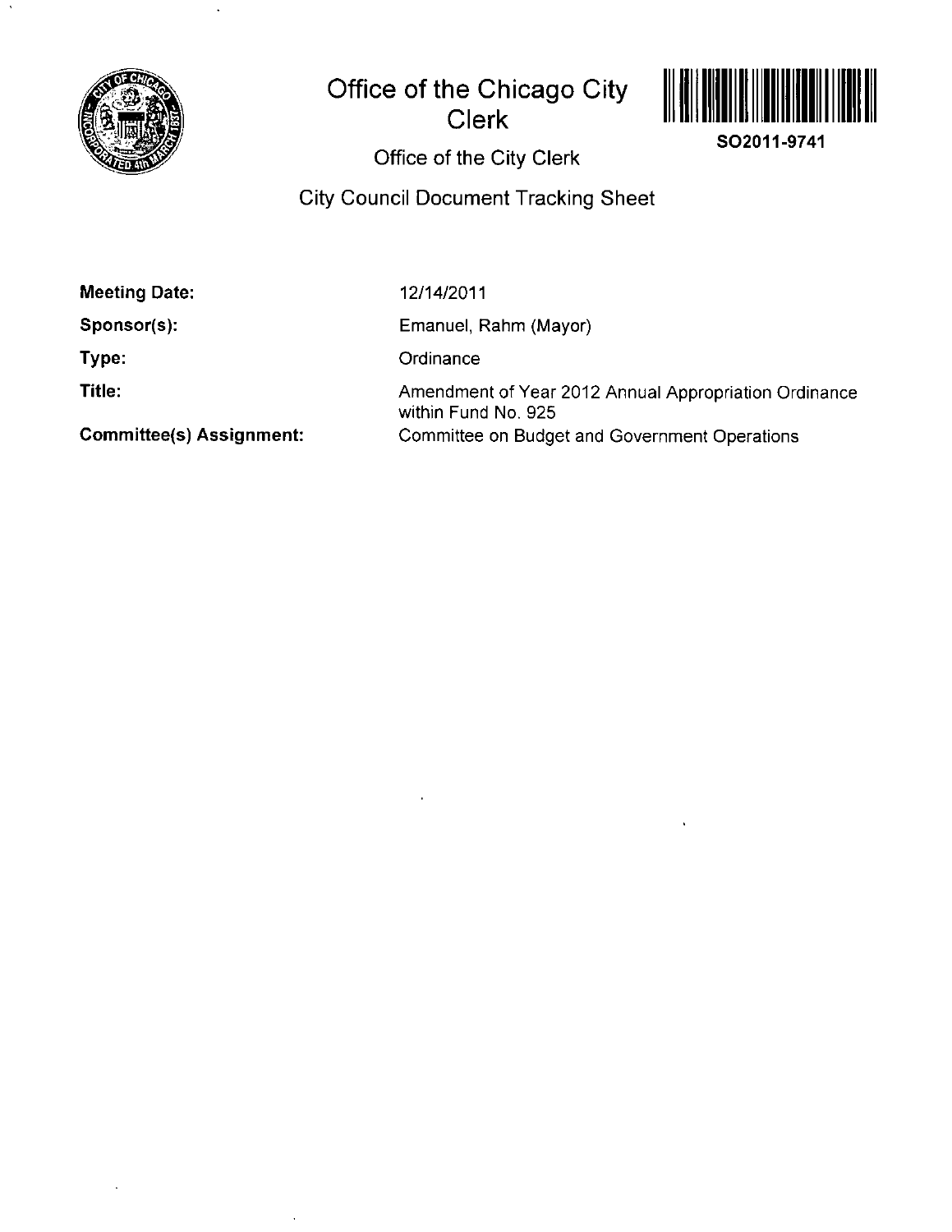#### **SUBSTITUTE ORDINANCE**

WHEREAS, the Annual Appropriation Ordinance for the year 2012 of the City of Chicago (the "City") contains estimates of revenues receivable as grants from agencies of the state and federal governments and public and private agencies; and

WHEREAS, in accordance with Section 8 of the Annual Appropriation Ordinance, the heads of various departments and agencies of the City have applied to agencies of the state and federal governments and public and private agencies for grants to the City for various purposes; and

WHEREAS, the City through its Department of Family and Support Services ("DFSS") has been awarded additional state grant funds in the amount of \$2,400,000 by the Illinois Department of Human Services which shall be used for the Emergency Shelter Program; and

WHEREAS, the City through DFSS has been awarded addifional federal grant funds in the amount of \$800,000 by the Illinois Department of Commerce and Economic Opportunity ("IDCEO") which shall be used for the Workforce Investment Act Adult Program; and

WHEREAS, the City through DFSS has been awarded addifional federal grant funds in the amount of \$900,000 by IDCEO which shall be used for the Workforce Investment Act Dislocated Worker Program; and

WHEREAS, the City through its Department of Public Health has been awarded addifional federal grant funds in the amount of \$1,353,000 by the U.S. Department of Health and Human Services which shall be used for training and evaluafing mental health and substance abuse agencies; now, therefore.

### **BE IT ORDAINED BY THE CITY COUNCIL OF THE CITY OF CHICAGO:**

SECTION 1. The sum of \$5,453,000 not previously appropriated is hereby appropriated from Fund 925 - Grant Funds for the year 2012. The Annual Appropriafion Ordinance is hereby amended by striking the words and figures and adding the words and figures indicated in the attached Exhibit A which is hereby made a part hereof

SECTION 2. To the extent that any ordinance, resolution, rule, order or provision of the Municipal Code of Chicago, or part thereof, is in confiict with the provisions of this ordinance, the provisions of this ordinance shall control. If any section, paragraph, clause or provision of this ordinance shall be held invalid, the invalidity of such section, paragraph, clause or provision shall not affect any of the other provisions of this ordinance.

 $\mathbf{1}$ 

SECTION 3. This ordinance shall be in full force and effect upon its passage and approval.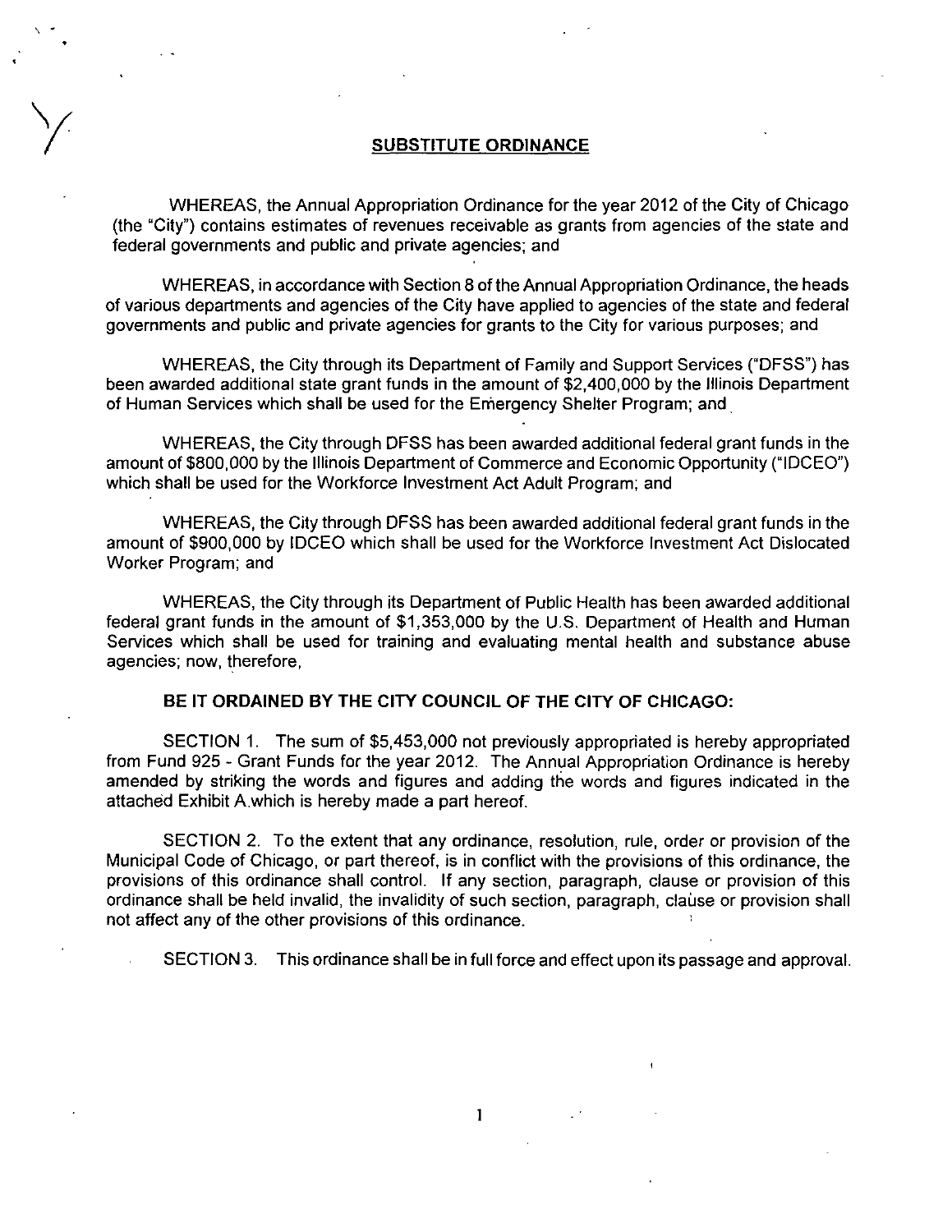#### EXHIBIT A AMENDMENT TO THE 2012 APPROPRIATION ORDINANCE

 $\Delta \sim 10^{-11}$ 

| CODE                                                                                            | DEPARTMENT AND ITEM                                  |                                | <b>STRIKE</b><br><b>AMOUNT</b>                           |                                                   | ADD<br><b>AMOUNT</b>                                  |                                                  |                                        |                                              |                                           |
|-------------------------------------------------------------------------------------------------|------------------------------------------------------|--------------------------------|----------------------------------------------------------|---------------------------------------------------|-------------------------------------------------------|--------------------------------------------------|----------------------------------------|----------------------------------------------|-------------------------------------------|
|                                                                                                 | <b>ESTIMATE OF GRANT REVENUE FOR 2012</b>            |                                |                                                          |                                                   |                                                       |                                                  |                                        |                                              |                                           |
| Awards from Agencies of the Federal Government<br>Awards from Agencies of the State of Illinois |                                                      | \$1,435,843,000<br>251,286,000 |                                                          | $\sim$ 10 $\mu$<br>\$1,438,896,000<br>253,686,000 |                                                       | $\sim$ $\sim$                                    |                                        |                                              | --                                        |
|                                                                                                 | 925 - Grant Funds                                    |                                | <b>STRIKE</b><br><b>AMOUNT</b><br>2012 Anticipated Grant |                                                   | <b>ADD</b><br><b>AMOUNT</b><br>2012 Anticipated Grant | <b>STRIKE</b><br><b>AMOUNT</b><br>2012 Carryover | ADD<br><b>AMOUNT</b><br>2012 Carryover | <b>STRIKE</b><br><b>AMOUNT</b><br>2012 Total | <b>ADD</b><br><b>AMOUNT</b><br>2012 Total |
| 41                                                                                              | <b>Department of Public Health:</b>                  |                                |                                                          |                                                   | $\mathbf{r}$                                          |                                                  |                                        |                                              |                                           |
|                                                                                                 | Minority AIDS Initiative/Targeted Capacity Expansion |                                |                                                          | $\mathfrak{S}$                                    | 1.353,000                                             |                                                  |                                        |                                              | \$1,353,000                               |
| 50                                                                                              | <b>Department of Family and Support Services:</b>    |                                |                                                          |                                                   |                                                       |                                                  |                                        |                                              |                                           |
|                                                                                                 | Emergency Shelter Program - IDHS                     | S.                             | 2,500,000                                                | s.                                                | 4,900,000                                             |                                                  |                                        | \$2,500,000                                  | \$4,900,000                               |
|                                                                                                 | Workforce Investment Act - Adult                     |                                | 8,200,000                                                |                                                   | 9,000,000                                             |                                                  |                                        | 9,653,000                                    | 10,453,000                                |
|                                                                                                 |                                                      |                                |                                                          |                                                   |                                                       |                                                  |                                        |                                              |                                           |

 $\overline{2}$